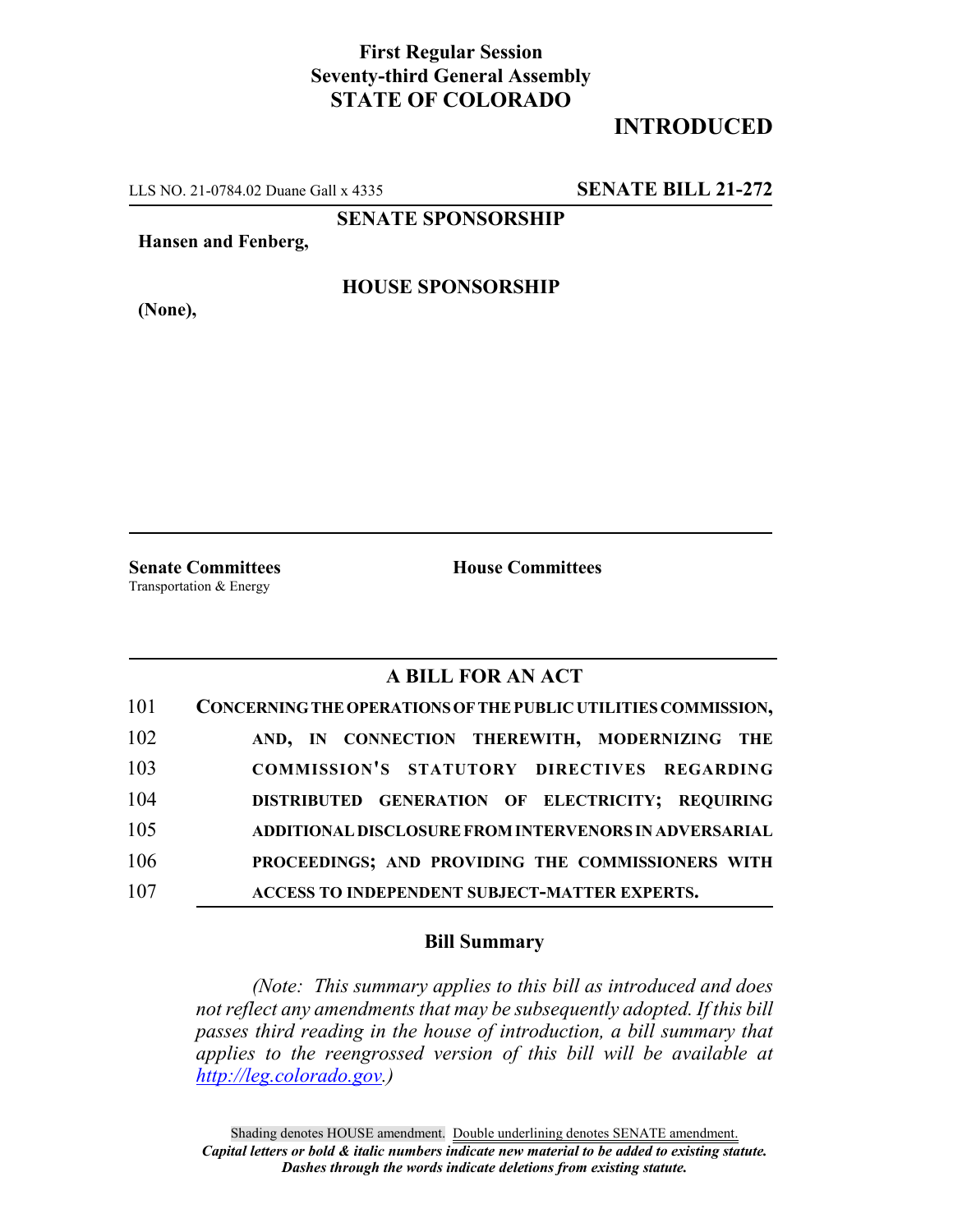**Section 1** of the bill authorizes the allocation of up to \$250,000 per year of the money that the commission receives from the public utilities commission fixed utility fund for outside consultants and experts.

**Section 2** requires an intervenor in a commission matter to disclose any financial relationship between that intervenor and any other intervenor in the matter.

**Section 3** directs the commission to adopt rules to require the commission, when considering any matter before the commission, to improve equity and prioritize disproportionately impacted communities.

Under current law, the annual fee collected from each regulated public utility is capped at 0.25% of the public utility's gross instrastate utility operating revenue for the preceding calendar year; except that the annual fee collected from a public utility that is a telephone corporation is capped at 0.20% of the telephone corporation's gross intrastate utility operating revenue for the preceding calendar year. **Section 4** removes the cap on annual fees collected from regulated public utilities.

**Section 5** requires the commission to promulgate rules requiring qualifying retail utilities subject to the renewable energy standard to retire renewable energy credits in a manner that benefits cities, counties, and businesses in the state and is consistent with timely attainment of the state's clean energy and climate goals.

**Section 6** requires the commission to promulgate rules to establish fixed rates for net metering credits provided to community solar garden subscribers on their electric bills.

With respect to the retirement of any electric generating facility, **section 7** requires an investor-owned electric utility to submit, and the commission to consider, net present value of revenue requirement projections, one based on using Colorado energy impact bonds and one based on not using Colorado energy impact bonds.

**Section 8** requires the commission, in approving a resource plan, to include the social cost of carbon dioxide with regard to a portfolio's net present value of revenue requirements.

**Section 9** requires each regulated public utility that uses resource planning software to provide commission staff with licenses to the software and with model assumptions used for the software.

**Section 10** expands the time for the commission to issue a decision on an application that is not accompanied by prefiled testimony and exhibits from 210 days to 250 days after the commission has deemed the application complete.

1 *Be it enacted by the General Assembly of the State of Colorado:*

- 
- 2 **SECTION 1.** In Colorado Revised Statutes, 40-2-104, **add** (4) as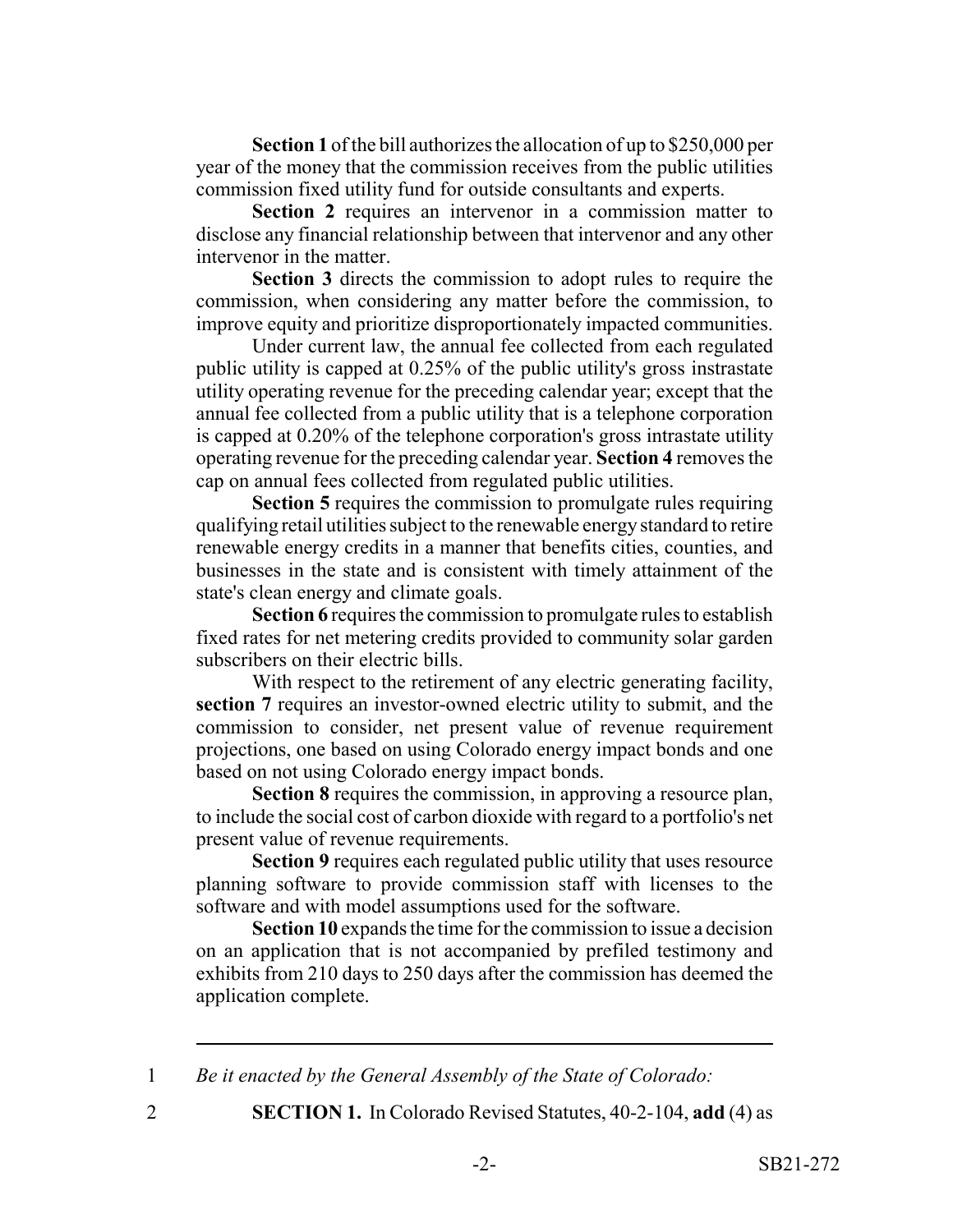follows:

 **40-2-104. Assistants and employees - utilization of independent experts.** (4) (a) OF THE MONEY THAT THE COMMISSION RECEIVES FROM THE PUBLIC UTILITIES COMMISSION FIXED UTILITY FUND PURSUANT TO SECTION 40-2-114 (1)(b)(II), UP TO TWO HUNDRED FIFTY THOUSAND DOLLARS PER YEAR MAY BE ALLOCATED TO PERSONAL SERVICES CONTRACTS WITH OUTSIDE CONSULTANTS AND EXPERTS THAT MEET CRITERIA SPECIFIED BY THE COMMISSION.

 (b) THE AMOUNT ALLOCATED FOR OUTSIDE CONSULTANTS AND EXPERTS PURSUANT TO SUBSECTION (4)(a) OF THIS SECTION SHALL BE ADJUSTED ANNUALLY IN ACCORDANCE WITH CHANGES IN THE UNITED STATES DEPARTMENT OF LABOR'S BUREAU OF LABOR STATISTICS CONSUMER PRICE INDEX FOR DENVER-AURORA-LAKEWOOD FOR ALL 14 ITEMS AND ALL URBAN CONSUMERS, OR ITS SUCCESSOR INDEX.

 **SECTION 2.** In Colorado Revised Statutes, **add** 40-2-104.5 as follows:

 **40-2-104.5. Financial disclosures by intervenors.** AN INTERVENOR IN ANY MATTER BEFORE THE COMMISSION SHALL DISCLOSE ANY FINANCIAL RELATIONSHIP BETWEEN THE INTERVENOR AND ANY 20 OTHER INTERVENOR IN THE MATTER.

 **SECTION 3.** In Colorado Revised Statutes, 40-2-108, **add** (3) as follows:

 **40-2-108. Rules - definitions.** (3) (a) THE COMMISSION SHALL PROMULGATE RULES REQUIRING THAT THE COMMISSION, IN ALL OF ITS WORK INCLUDING ITS REVIEW OF ALL FILINGS AND ITS DETERMINATION OF ALL ADJUDICATIONS, CONSIDER HOW BEST TO PROVIDE EQUITY, MINIMIZE IMPACTS, AND PRIORITIZE BENEFITS TO DISPROPORTIONATELY IMPACTED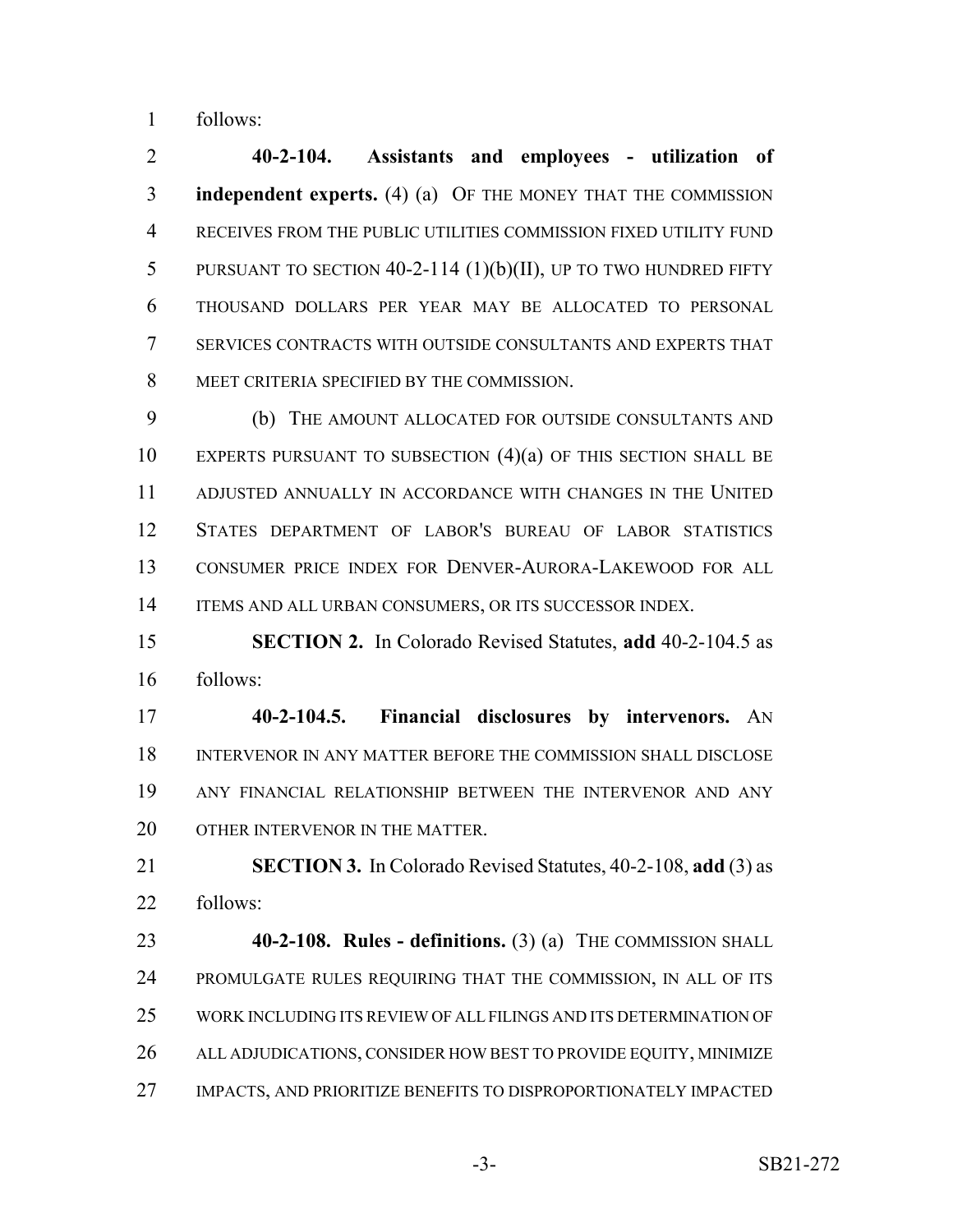COMMUNITIES AND ADDRESS HISTORICAL INEQUALITIES.

 (b) IN PROMULGATING RULES PURSUANT TO THIS SUBSECTION (3), THE COMMISSION SHALL IDENTIFY DISPROPORTIONATELY IMPACTED COMMUNITIES. IN IDENTIFYING THE COMMUNITIES, THE COMMISSION SHALL CONSIDER MINORITY, LOW-INCOME, TRIBAL, OR INDIGENOUS POPULATIONS IN THE STATE THAT EXPERIENCE DISPROPORTIONATE ENVIRONMENTAL HARM AND RISKS RESULTING FROM SUCH FACTORS AS INCREASED VULNERABILITY TO ENVIRONMENTAL DEGRADATION, LACK OF 9 OPPORTUNITY FOR PUBLIC PARTICIPATION, OR OTHER FACTORS. INCREASED VULNERABILITY MAY BE ATTRIBUTABLE TO AN ACCUMULATION OF NEGATIVE OR A LACK OF POSITIVE ENVIRONMENTAL, HEALTH, ECONOMIC, 12 OR SOCIAL CONDITIONS WITHIN THESE POPULATIONS.

(c) AS USED IN THIS SUBSECTION (3):

 (I) "COST-BURDENED" MEANS A HOUSEHOLD THAT SPENDS MORE THAN THIRTY PERCENT OF ITS INCOME ON HOUSING.

 (II) "DISPROPORTIONATELY IMPACTED COMMUNITY" MEANS A COMMUNITY THAT IS IN A CENSUS BLOCK GROUP, AS DETERMINED IN ACCORDANCE WITH THE MOST RECENT UNITED STATES DECENNIAL CENSUS, WHERE THE PROPORTION OF HOUSEHOLDS THAT ARE LOW INCOME 20 IS GREATER THAN FORTY PERCENT, THE PROPORTION OF HOUSEHOLDS THAT IDENTIFY AS MINORITY IS GREATER THAN FORTY PERCENT, OR THE PROPORTION OF HOUSEHOLDS THAT ARE HOUSING COST-BURDENED IS GREATER THAN FORTY PERCENT.

 (III) "FEDERAL POVERTY LINE" HAS THE SAME MEANING AS "POVERTY LINE", AS DEFINED IN 42 U.S.C. SEC. 9902 (2).

**(IV)** "LOW INCOME" MEANS THE MEDIAN HOUSEHOLD INCOME IS LESS THAN OR EQUAL TO TWO HUNDRED PERCENT OF THE FEDERAL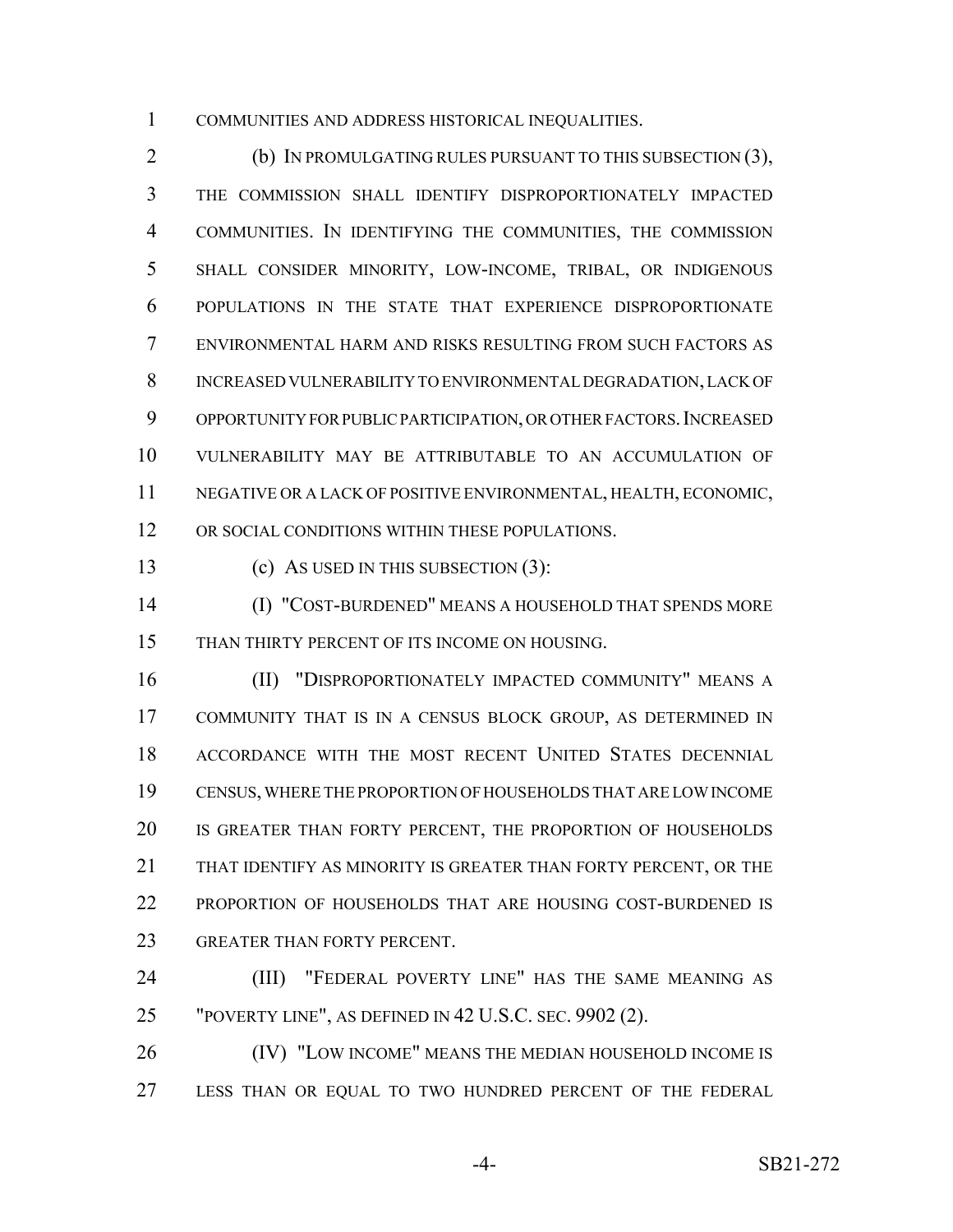POVERTY LINE.

 **SECTION 4.** In Colorado Revised Statutes, **amend** 40-2-113 as follows:

 **40-2-113. Collection of fees - limitation.** (1) On or before June 15 of each year, the department of revenue shall notify each public utility subject to this article ARTICLE 2 of the amount of its fee for the ensuing fiscal year beginning July 1, computed by multiplying its gross intrastate utility operating revenues for the preceding calendar year, as set forth in its return filed for that purpose, by the percentage determined in 10 accordance with section 40-2-112. but the department of revenue shall not 11 require a public utility that is a telephone corporation to pay a fee in excess of one-fifth of one percent of its gross intrastate utility operating 13 revenues for the preceding calendar year and shall not require any other 14 public utility to pay a fee in excess of one-quarter of one percent of its 15 gross intrastate utility operating revenues for the preceding calendar year.

 (2) Each public utility shall pay the fee assessed against it to the department of revenue in equal quarterly installments on or before July 15, October 15, January 15, and April 15 in each fiscal year. If a public utility does not make a payment by one of the quarterly deadlines, the department of revenue shall charge the public utility a penalty of ten percent of the installment due, together with interest at the rate of one percent per month on the amount of the unpaid installment until the full amount of the installment, penalty, and interest has been paid. Upon failure, refusal, or neglect of any public utility to pay the fee, or any 25 penalty or interest, the attorney general shall bring suit in the name of the 26 state to collect the amount due.

**SECTION 5.** In Colorado Revised Statutes, 40-2-124, **amend**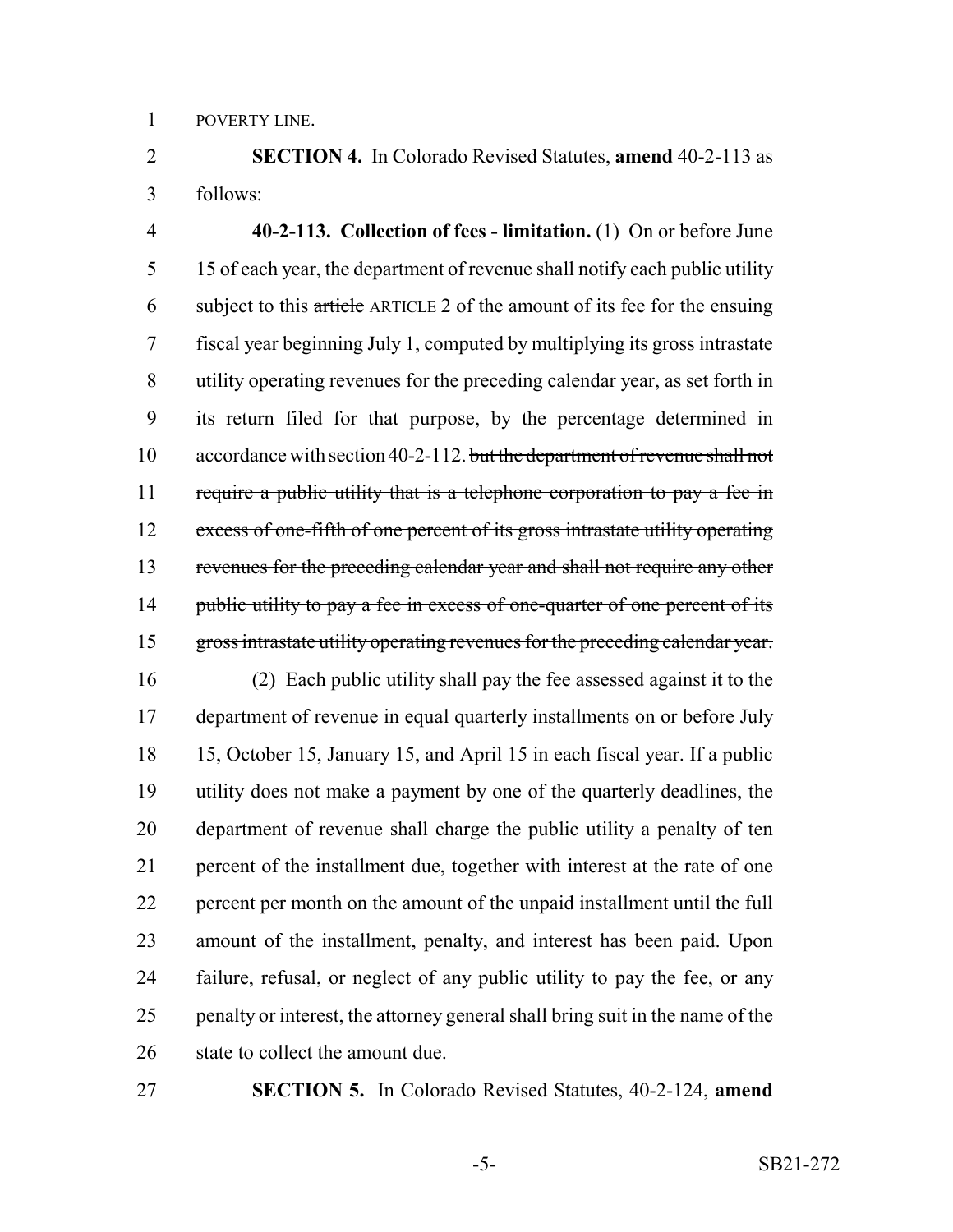1  $(1)(d)$  as follows:

 **40-2-124. Renewable energy standards - qualifying retail and wholesale utilities - definitions - net metering - legislative declaration - rules.** (1) Each provider of retail electric service in the state of Colorado, other than municipally owned utilities that serve forty thousand customers or fewer, is a qualifying retail utility. Each qualifying retail utility, with the exception of cooperative electric associations that have voted to exempt themselves from commission jurisdiction pursuant to section 40-9.5-104 and municipally owned utilities, is subject to the rules established under this article 2 by the commission. No additional regulatory authority is provided to the commission other than that specifically contained in this section. In accordance with article 4 of title 24, the commission shall revise or clarify existing rules to establish the following:

 (d) (I) (A) SUBJECT TO RULES PROMULGATED PURSUANT TO 16 SUBSECTION  $(1)(d)(II)$  OF THIS SECTION, a system of tradable renewable 17 energy credits that A QUALIFYING RETAIL UTILITY may be used by a 18 qualifying retail utility USE to comply with this standard. The commission shall also analyze the effectiveness of utilizing any regional system of renewable energy credits in existence at the time of its rule-making process and determine whether the system is governed by rules that are 22 consistent with the rules established for this article ARTICLE 2.

 (B) The commission shall not restrict the qualifying retail utility's 24 ownership OR PURCHASE of renewable energy credits if: The qualifying 25 retail utility complies with the electric resource standard of  $\frac{\text{param}}{\text{param}}(c)$ 26 of this subsection  $(1)$ , SUBSECTION  $(1)(c)$  OF THIS SECTION AND THE CONDITIONS OF ANY RATE RECOVERY MECHANISM ADOPTED PURSUANT TO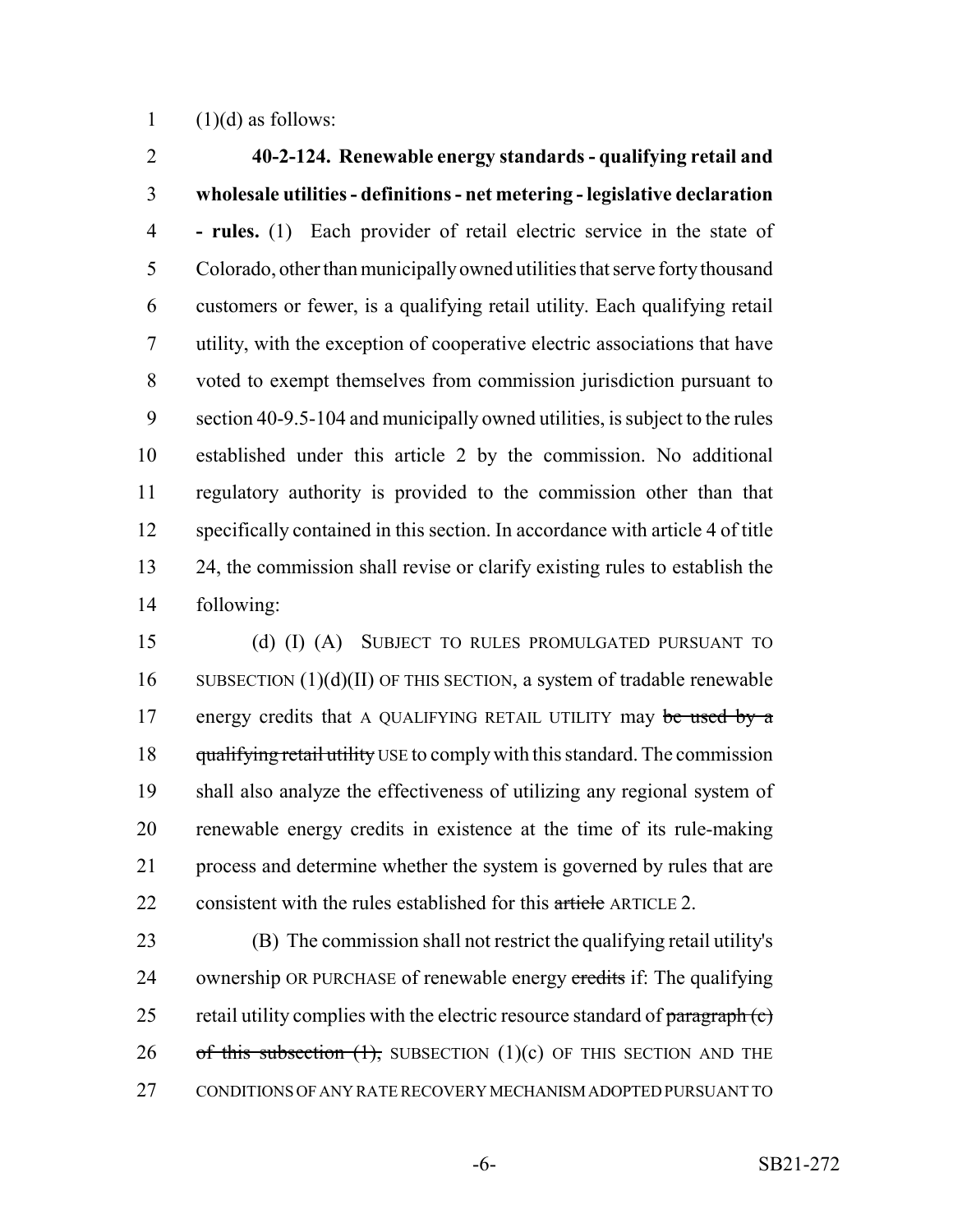1 SUBSECTION (1)(f)(IV) OF THIS SECTION; THE QUALIFYING RETAIL UTILITY uses definitions of eligible energy resources that are limited to those 3 identified in paragraph (a) of this subsection  $(1)$  SUBSECTION  $(1)(a)$  OF THIS SECTION, as clarified by the commission, and does not exceed the 5 retail rate impact established by paragraph  $(g)$  of this subsection  $(1)$ 6 SUBSECTION  $(1)(g)$  OF THIS SECTION; AND THE COMMISSION FINDS THAT THE RESOURCES ARE PRUDENTLY ACQUIRED AT A REASONABLE COST AND RATE IMPACT.

 (C) Once a qualifying retail utility either receives a permit 10 pursuant to article 7 or 8 of title 25  $C.R.S.,$  for a generation facility that relies on or is affected by the definitions of eligible energy resources or enters into a contract that relies on or is affected by the definitions of 13 eligible energy resources, such THE definitions apply to the contract or facility notwithstanding any subsequent alteration of the definitions, whether by statute or rule.

 (D) For purposes of compliance with the renewable energy standard, if a generation system uses a combination of fossil fuel and eligible renewable energy resources to generate electricity, a qualified retail utility that is not an investor-owned utility may count as eligible renewable energy only the proportion of the total electric output of the generation system that results from the use of eligible renewable energy resources.

23 (II) THE SYSTEM OF TRADABLE RENEWABLE ENERGY CREDITS MUST INCLUDE REQUIREMENTS FOR THE RETIREMENT OF RENEWABLE ENERGY CREDITS TO ENSURE THAT COMPLIANCE WITH THE RENEWABLE ENERGY STANDARD:

(A) IS EFFECTUATED IN A MANNER THAT BENEFITS COLORADO'S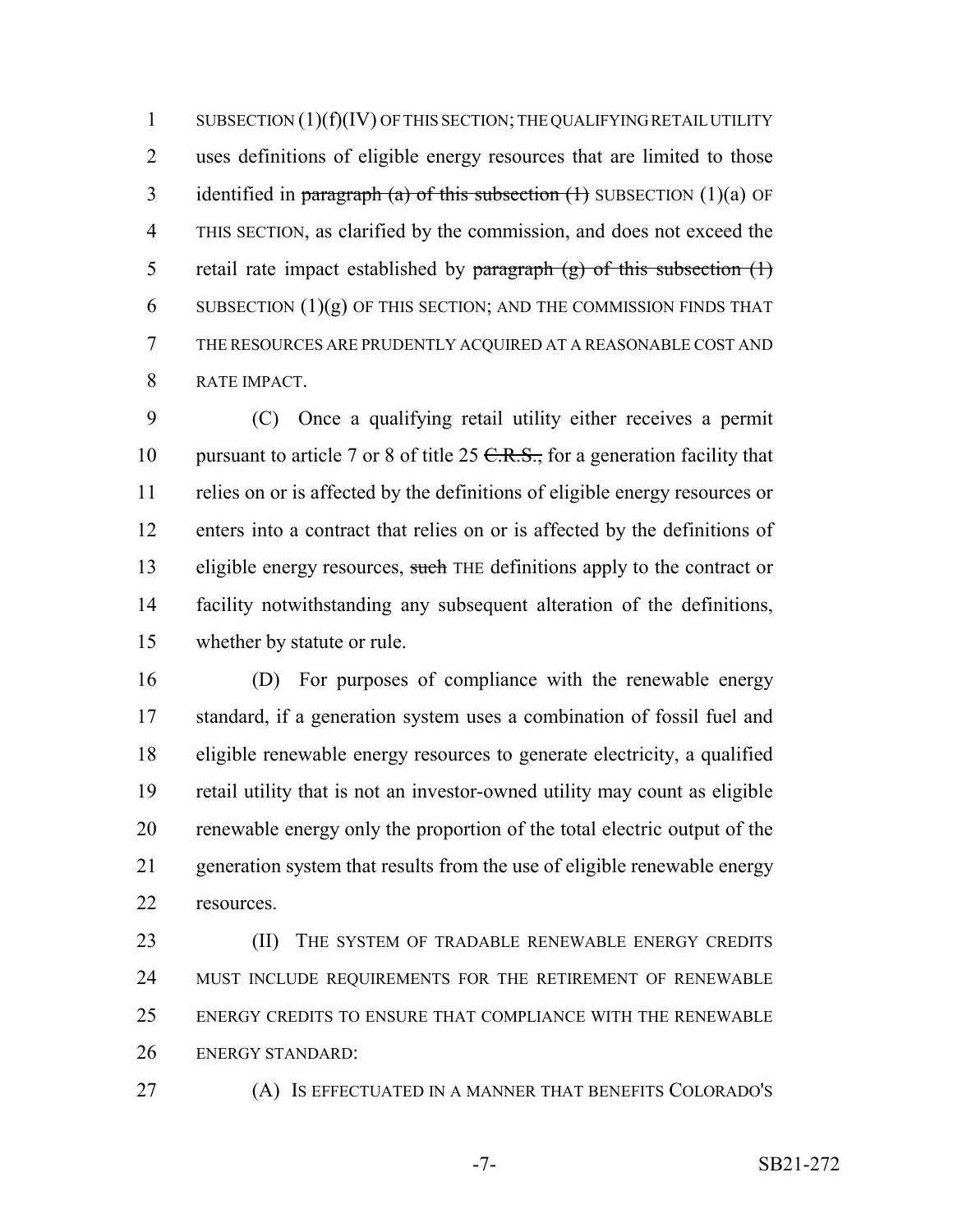CITIES, COUNTIES, AND BUSINESSES;

 (B) ENABLES A UTILITY'S CUSTOMERS TO ACCOUNT FOR THE ENVIRONMENTAL BENEFITS OF THE RENEWABLE ENERGY GENERATED TO SERVE THOSE CUSTOMERS AND PURCHASED FOR THOSE CUSTOMERS; AND (C) IS CONSISTENT WITH TIMELY ATTAINMENT OF THE STATE'S CLEAN ENERGY AND CLIMATE GOALS.

 **SECTION 6.** In Colorado Revised Statutes, 40-2-127, **amend** 8  $(5)(b)(II)$ ; and **add**  $(5)(b)(III)$  as follows:

 **40-2-127. Community energy funds - community solar gardens - definitions - rules - legislative declaration - repeal.** (5) **Purchases of the output from community solar gardens.** 12 (b) (II) (A) The purchase of the output of a community solar garden by 13 a qualifying retail utility shall MUST take the form of a net metering credit against the qualifying retail utility's electric bill to each community solar garden subscriber at the premises set forth in the subscriber's subscription. (B) UNTIL THE COMMISSION PROMULGATES RULES REGARDING A FIXED NET METERING CREDIT RATE IN ACCORDANCE WITH SUBSECTION (5)(b)(III) OF THIS SECTION, the net metering credit shall be calculated by multiplying the subscriber's share of the electricity production from the community solar garden by the qualifying retail utility's total aggregate retail rate as charged to the subscriber OR TO THE SUBSCRIBER'S RATE CLASS, minus a reasonable charge as determined by the commission to cover the utility's costs of CUSTOMER SERVICE, delivering to the subscriber's premises the electricity generated by the community solar garden, integrating the solar generation with the utility's system, and administering the community solar garden's contracts and net metering credits. The commission shall ensure that this charge does not reflect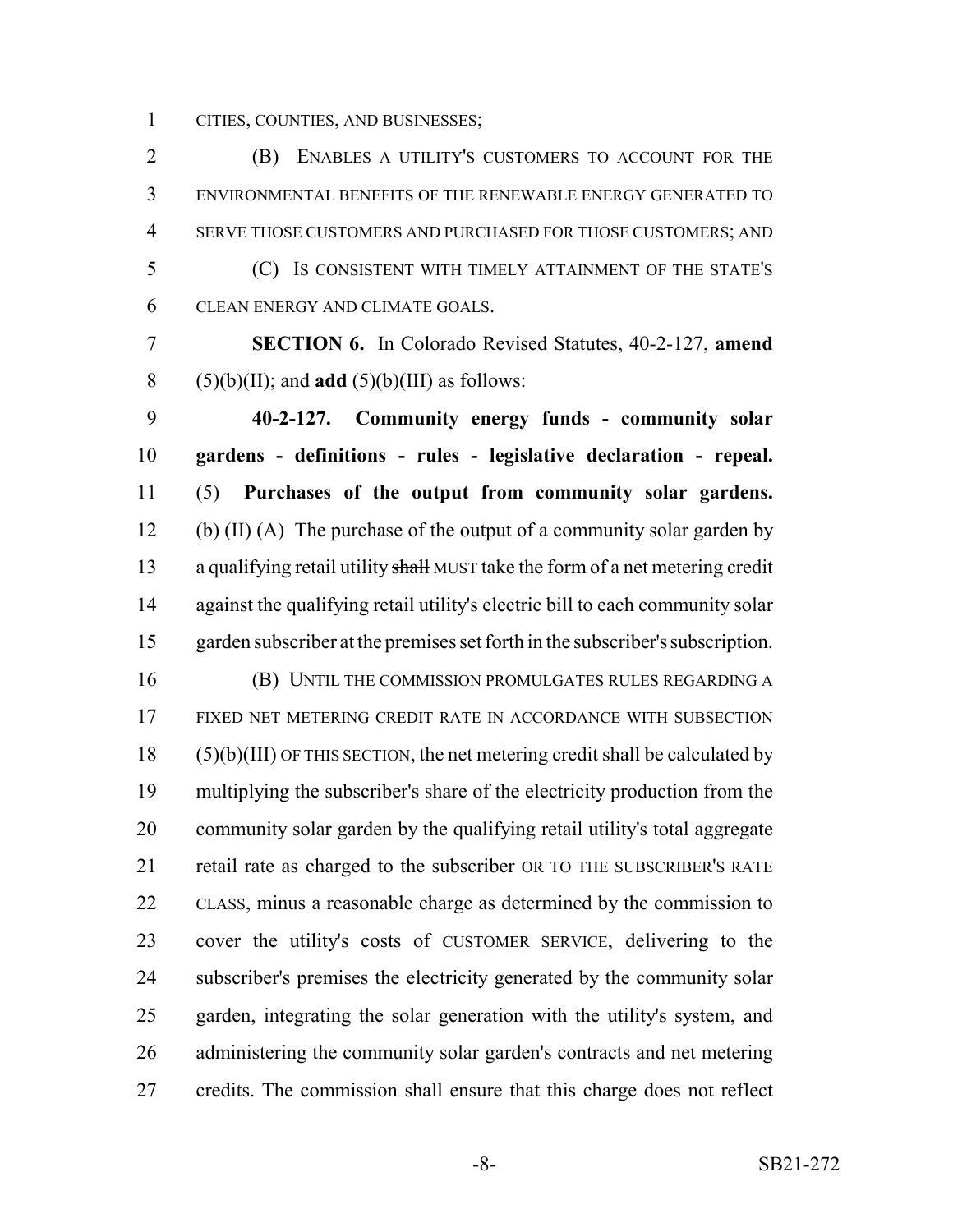costs that are already recovered by the utility from the subscriber through other charges. If, and to the extent that, a subscriber's net metering credit CALCULATED PURSUANT TO THIS SUBSECTION (5)(b)(II) exceeds the subscriber's electric bill in any billing period, the net metering credit shall be carried forward and applied against future bills.

 (C) The qualifying retail utility and the owner of the community solar garden shall agree on whether the purchase of the renewable energy credits from subscribers will be accomplished through a credit on each subscriber's electricity bill or by a payment to the owner of the community solar garden.

 (III) FOR EACH COMMUNITY SOLAR GARDEN, THE COMMISSION SHALL ESTABLISH BY RULE RATES FOR THE NET METERING CREDITS APPLIED AGAINST A SUBSCRIBER'S ELECTRIC BILL PURSUANT TO 14 SUBSECTION (5)(b)(II) OF THIS SECTION, WHICH RATES MUST BE FIXED FOR THE FULL TERM OF THE AGREEMENT INTO WHICH THE COMMUNITY SOLAR GARDEN AND QUALIFYING RETAIL UTILITY HAVE ENTERED. THE COMMISSION SHALL ESTABLISH THE FIXED RATES BASED ON THE TOTAL AGGREGATE RETAIL RATE CALCULATION SPECIFIED IN SUBSECTION (5)(b)(II) OF THIS SECTION AS APPLIED AT THE TIME THAT THE COMMUNITY SOLAR GARDEN WAS COMMISSIONED; EXCEPT THAT, IN ESTABLISHING THE FIXED RATES AND IN DETERMINING COST RECOVERY OF NET METERING CREDITS AND CAPACITY ACQUISITION LEVELS TO BE APPROVED UNDER 23 SUBSECTION  $(5)(a)(IV)$  OF THIS SECTION, THE COMMISSION SHALL TAKE INTO ACCOUNT, AND SHALL MINIMIZE, ANY ADVERSE EFFECTS ON RATEPAYERS.

 **SECTION 7.** In Colorado Revised Statutes, **add** 40-2-137 as follows: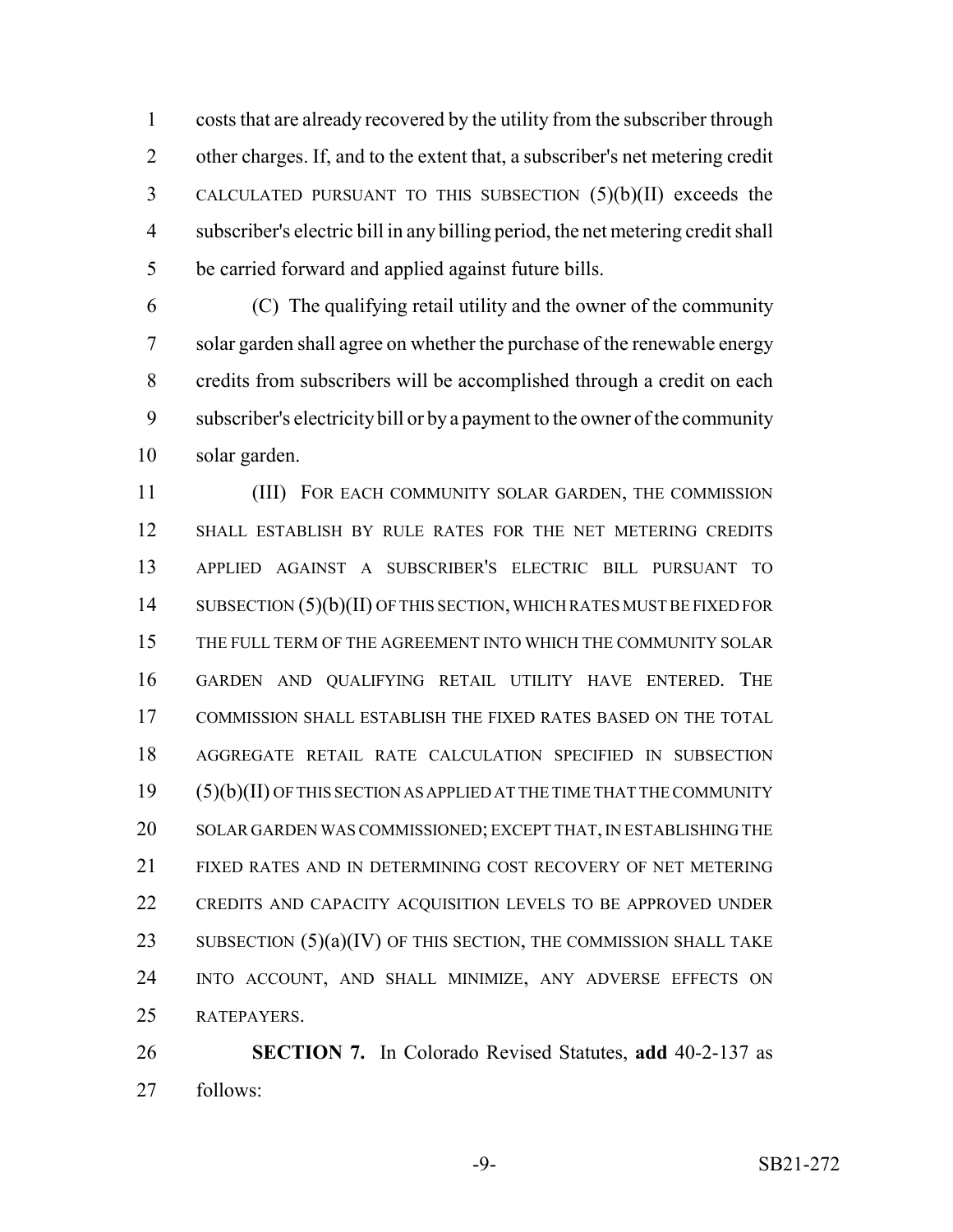**40-2-137. Investor-owned utility electric resource planning - retirement of electric generation facility - commission to consider securitization as means of financing.** (1) FOR EACH INVESTOR-OWNED ELECTRIC UTILITY THAT SUBMITS FOR COMMISSION APPROVAL AN ELECTRIC RESOURCE PLAN THAT INCLUDES A PORTFOLIO IN WHICH AN EXISTING ELECTRIC GENERATING FACILITY IN THE STATE WOULD BE RETIRED, THE COMMISSION SHALL REQUIRE THE INVESTOR-OWNED ELECTRIC UTILITY TO PRESENT AS PART OF THE RESOURCE PLAN THE NET PRESENT VALUE OF REVENUE REQUIREMENTS FOR THE PORTFOLIO BASED ON:

 (a) A PROJECTION IN WHICH THE INVESTOR-OWNED ELECTRIC UTILITY ISSUES CO-EI BONDS, AS DEFINED IN SECTION 40-41-102 (5), TO RECOVER, FINANCE, OR REFINANCE COSTS ARISING FROM THE RETIREMENT OF THE ELECTRIC GENERATING FACILITY PURSUANT TO THE "COLORADO 15 ENERGY IMPACT BOND ACT", ARTICLE 41 OF THIS TITLE 40; AND

 (b) A PROJECTION IN WHICH THE INVESTOR-OWNED ELECTRIC 17 UTILITY DOES NOT ISSUE CO-EI BONDS.

18 (2) THE COMMISSION SHALL CONSIDER THE TWO NET PRESENT VALUE OF REVENUE REQUIREMENT OPTIONS PRESENTED BY THE INVESTOR-OWNED ELECTRIC UTILITY IN ITS REVIEW OF THE INVESTOR-OWNED ELECTRIC UTILITY'S ELECTRIC RESOURCE PLAN.

 **SECTION 8.** In Colorado Revised Statutes, 40-3.2-106, **amend** 23 (3) introductory portion and  $(3)(a)$  as follows:

 **40-3.2-106. Costs of pollution in utility planning - definitions - rules.** (3) In approving a resource plan, EITHER WITH GENERIC RESOURCES OR IN THE ANALYSIS OF BIDS IN A COMPETITIVE SOLICITATION, 27 the commission shall REQUIRE A COMPARISON OF THE PORTFOLIOS' NET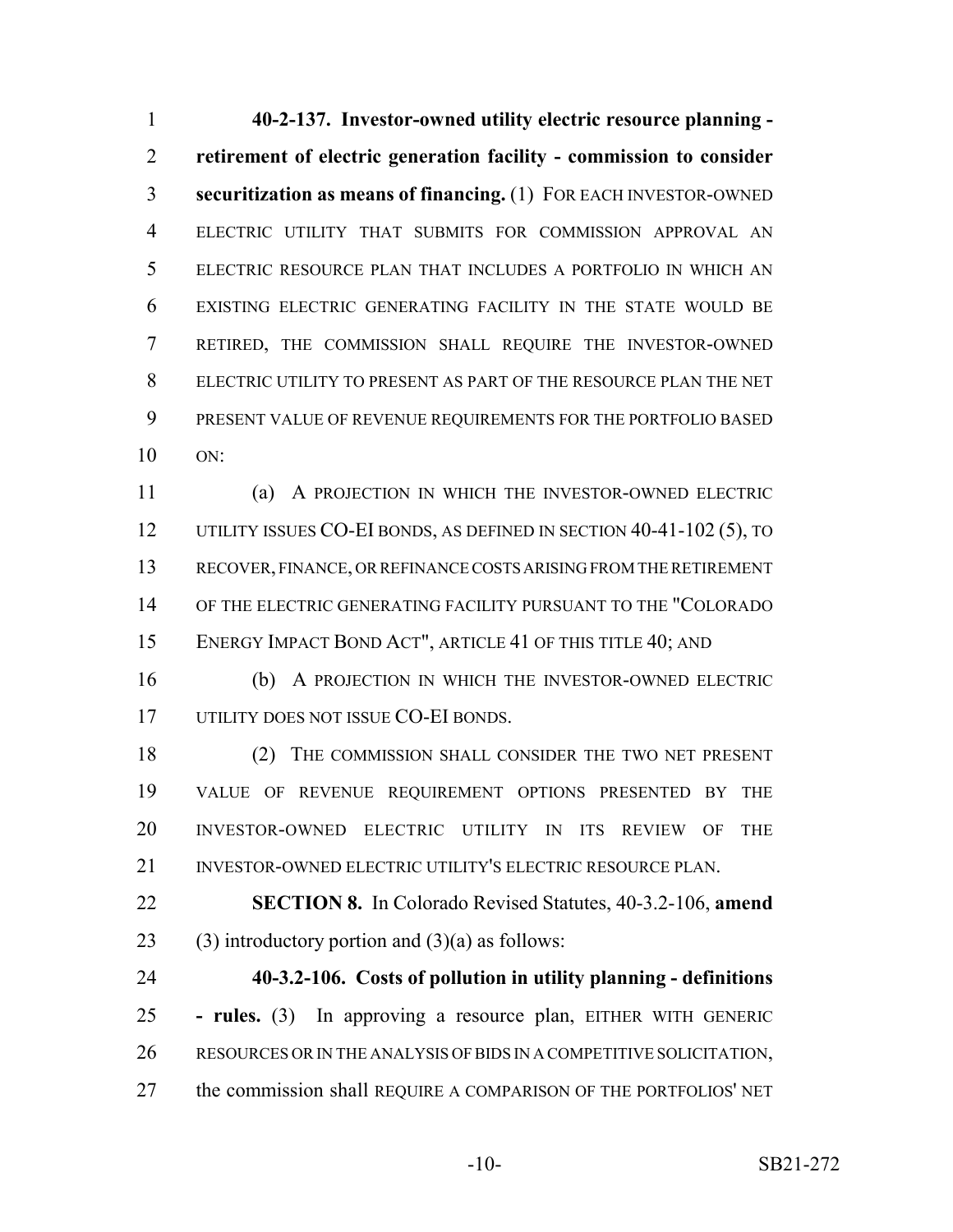PRESENT VALUE OF REVENUE REQUIREMENTS INCLUSIVE OF THE SOCIAL

COST OF CARBON DIOXIDE. THE COMMISSION SHALL ALSO consider:

 (a) The net present value OF REVENUE REQUIREMENTS of the cost of carbon dioxide OR CARBON DIOXIDE EQUIVALENT emissions;

 **SECTION 9.** In Colorado Revised Statutes, **amend** 40-6-106 as follows:

 **40-6-106. Power to inspect books and accounts.** (1) The commission, each commissioner, and any person employed by the 9 commission shall have the right to MAY inspect the records and 10 documents of any public utility. and THIS RIGHT OF INSPECTION INCLUDES 11 THE RIGHT TO OBTAIN FROM THE PUBLIC UTILITY, UPON REQUEST:

 (a) A LICENSE TO UTILIZE ANY ECONOMIC, STATISTICAL, OR ENGINEERING SOFTWARE USED BY THE UTILITY TO EVALUATE AND DETERMINE RATES OR FOR SYSTEM PLANNING, WITH RELEVANT INPUT AND ASSUMPTIONS DATA PROVIDED BY THE UTILITY TO REPLICATE AND MODIFY THE UTILITY'S ANALYSIS UTILIZING THE SOFTWARE; AND

 (b) THE PAID ASSISTANCE OF AN INDEPENDENT CONTRACTOR 18 SKILLED IN THE USE OF THE SOFTWARE DESCRIBED IN SUBSECTION (1)(a) OF THIS SECTION, AS APPROPRIATE, TO ENABLE ANALYSIS OF ANY UTILITY APPLICATION FOR AN ADVICE LETTER, CERTIFICATE OF PUBLIC CONVENIENCE OR NECESSITY, RESOURCE PLAN, INFRASTRUCTURE SECURITY OR METERING PLAN, DEMAND-SIDE MANAGEMENT PLAN, 23 BENEFICIAL ELECTRIFICATION PLAN, OR DISTRIBUTION SYSTEM PLAN. THE COSTS OF THIS ASSISTANCE ARE A RECOVERABLE COST OF BUSINESS FOR THE UTILITY BUT SHALL NOT BE INCLUDED IN THE UTILITY'S RATE BASE.

 (2) The commission, each commissioner, or any employee 27 authorized to administer oaths has the power to MAY examine under oath